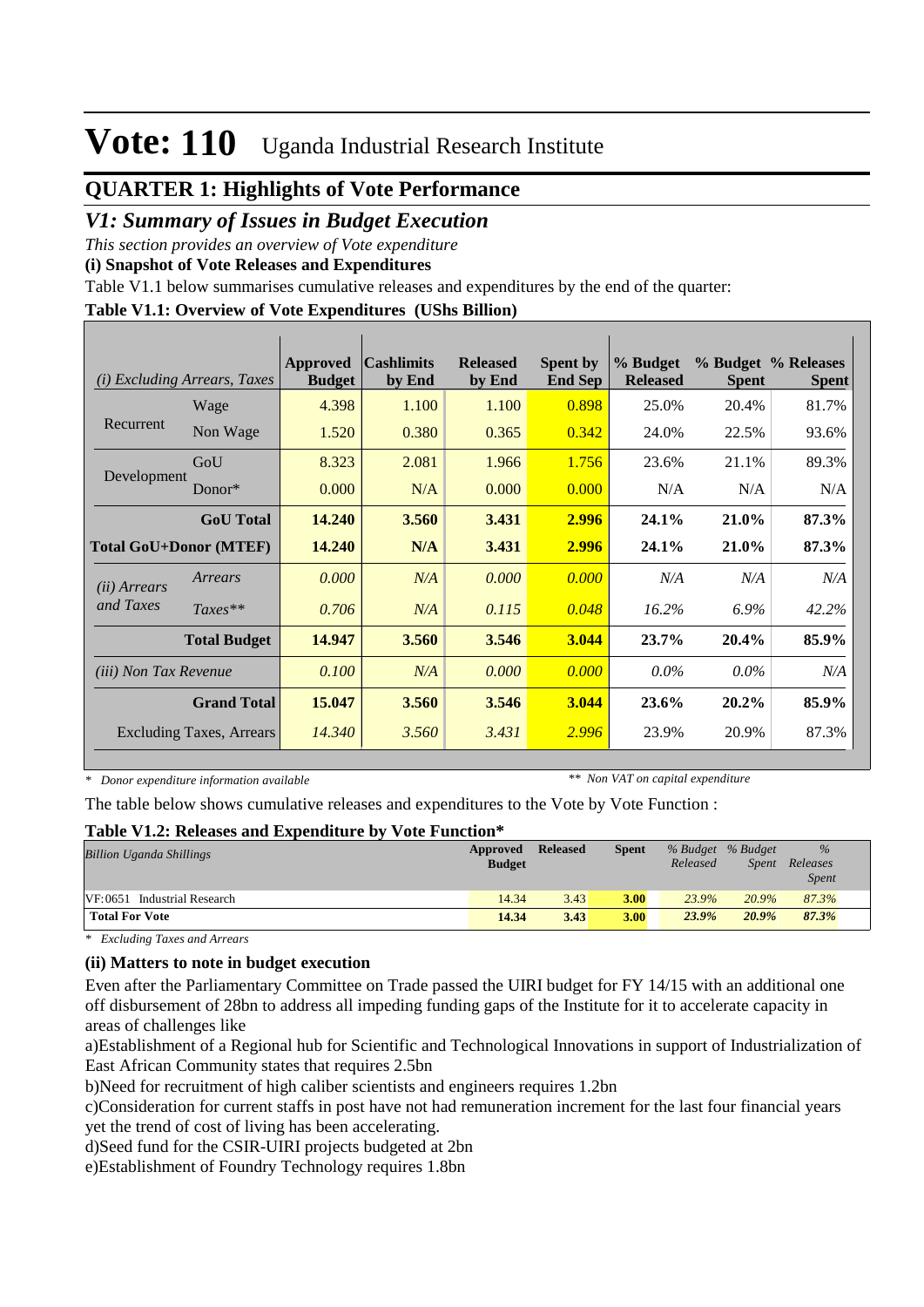## **QUARTER 1: Highlights of Vote Performance**

f)Strengthening of the Business Incubation Profile is budgeted at 2.6bn

g)Taking technology to the people through technology transfer and technology development. Expansion of agro processing centers as catalysts for rural industrialization and commercialization of developed value added products requires 8.42bn

h)Industrial skills capacity building at 0.85bn

i)Completion and operationalization of Millennium Science Initiative (MSI) whereby under this World Bank Project where infrastructure was set up whose funding gap is 4.8bn

j)0.70bn is required for development of industrial value chain collaboration network and research communication platforms

#### **Table V1.3: High Unspent Balances and Over-Expenditure in the Domestic Budget (Ushs Bn)**

| (i) Major unpsent balances                                  |  |  |
|-------------------------------------------------------------|--|--|
|                                                             |  |  |
| (ii) Expenditures in excess of the original approved budget |  |  |
|                                                             |  |  |
| <sup>*</sup> Excluding Taxes and Arrears                    |  |  |
| V2: Performance Highlights                                  |  |  |

*This section provides highlights of output performance, focusing on key outputs and actions impelemented to improve section performance.*

#### **Cumulative Expenditure and Performance Approved Budget and Planned outputs Status and Reasons for any Variation from Plans** *Vote, Vote Function Key Output Vote Function: 0651 Industrial Research* **Output: 065101 Administation and Support Services** *Description of Performance:* Recruit 50 high caliber scientists and engineers, pay salaries & other staff benefits to 260 employees; Pay asset insurances, utility & property expenses, Clear communication and general supplies expenditures, Pay maintenance and professional services expenses 1. A Microbiology Research Officer trained ingood measurement, weighing and pipetting practices organized by Palin and Metler Toledo on 4th – 5th September 2014Good weighing practices 2. The Vaccine Production Unit Quality Assurance Manager currently undertaking a Master's program attended a Biotechnology Innovation and Regulatory Science at the Kilimanjaro School of pharmacy in Moshi, Tanzania on 1st to 12th SeptemberTanzania. This has resulted into the restructuring of the current Vaccine Quality Management System to International Standard 3. One staff is studying MSC chemistry at Makerere University 4. Four staff to attend ISO 17025 Laboratory Training at South African National Accreditation system (SANAS), Tumuheirwe, Mijumbi, Muhereza & Arishaba

#### **Table V2.1: Key Vote Output Indicators and Expenditures\***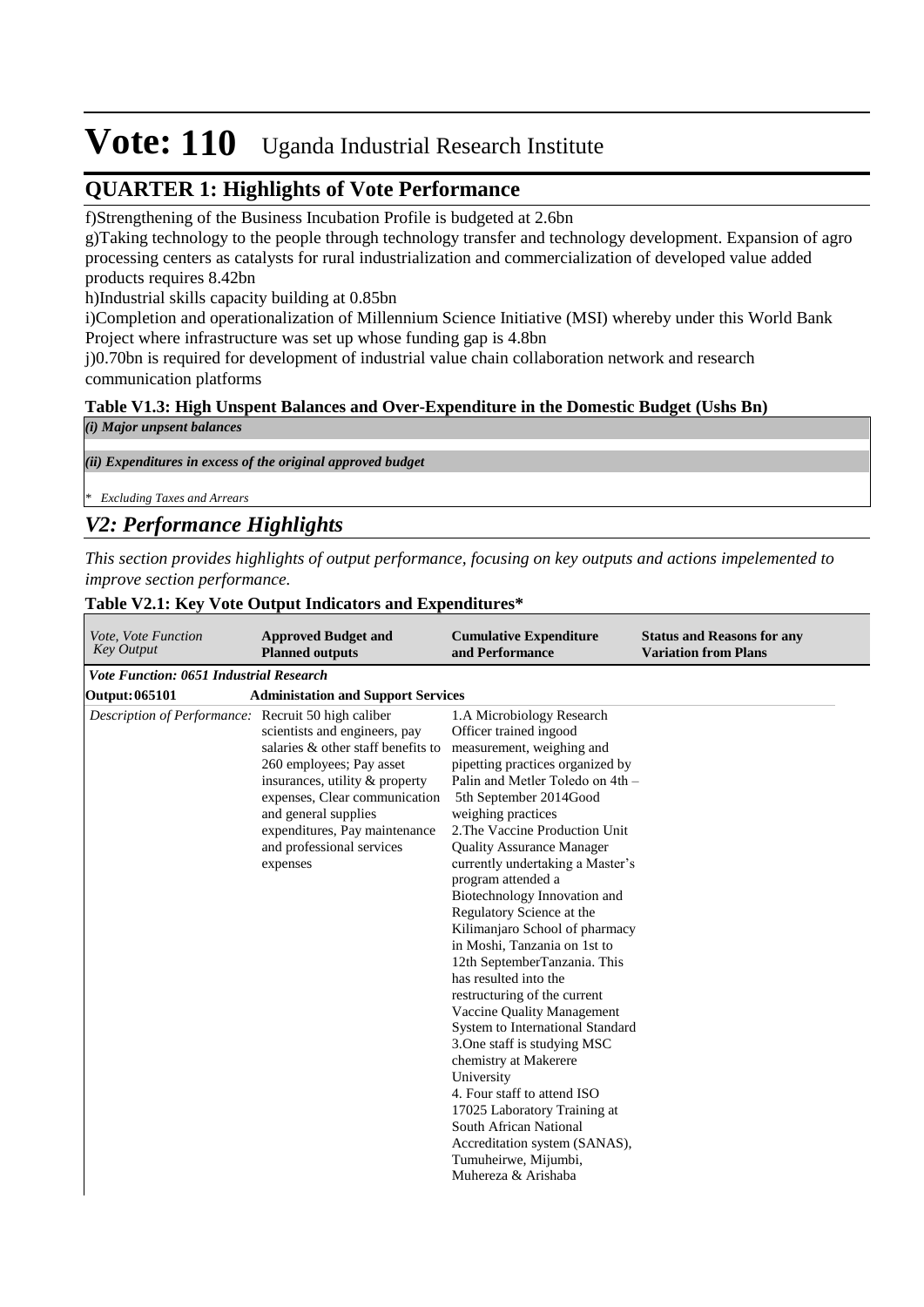for targeted value added products to reduce post harvest loss and house hold incomes. Launch and commercialize already developed products.

#### **Cumulative Expenditure and Performance Approved Budget and Planned outputs Status and Reasons for any Variation from Plans** *Vote, Vote Function Key Output* 5. Mr. Asuman Ratibu attended EU-EDES laboratory business plan course in Addis Ababa , Ethiopia 6. Three staff attended Documentation, System and Auditing Training at SANAS (Preparation for Accreditation), Mugisha, Nabaggala & Ratibu 7. Nine staff to attend Method validation and measurement of uncertainty in laboratory application at UNBS 8.A staff attended the International conference on Organic sysnthesis in Europe 9.(2 Staff) have attended Advanced Instrumentation training in HPLC, AAS, GC/MS 10. Trained students/ scientists in Good Laboratory Practice (GLP) and chemical analysis. 11. Trained 1 intern from Makerere University (Mr. Atukwasibwe Peter) 12. Trained 3 interns in laboratory training (GLP) 13. One staff undertook capacity development in Embroidery for Three months in ChinaOn-going 14.A Research Technician of Materials and Minerals Engineering Division undertook trainings in. Tea growing between the 29th of August 2014 – 11th October 2014 in China. *Output Cost:* UShs Bn: 6.018 UShs Bn: 1.240 % Budget Spent: 20.6% **Output: 065102 Research and Development** *Description of Performance:* Develop new value added products. Provide chemical, material and microbial analytical services for UIRI internal and external clients. Design and fabricate prototypes of affordable and appropriate technologies for dissemination. Initiate new project research agendas. Undertake research projects 74 internal samples and 24 samples from external clients were analyzed at the Analytical Microbiology Laboratory for parameters like TPC, Total coliforms, E.coli, Yeast and molds, Staphylococcus aureus, & Salmonella typhimurium. Other tests include; Sterility, Antimicrobial activity of products and microbial surface There are three major reasons for over performance for Q1 Research and Development 1. Some of the analyzed samples had been prepared for analysis during Q4 of FY13/14 as a time requirement like preparation of cultures 2. The research projects

laboratory samples of food,

plants were analyzed for chemical composition and

## **QUARTER 1: Highlights of Vote Performance**

swabs. 195 alcoholic beverages, cosmetics, initiated are planned to be undertaken throughout the financial year as research involves various stages. It should be noted that all the 9projects are at different stages.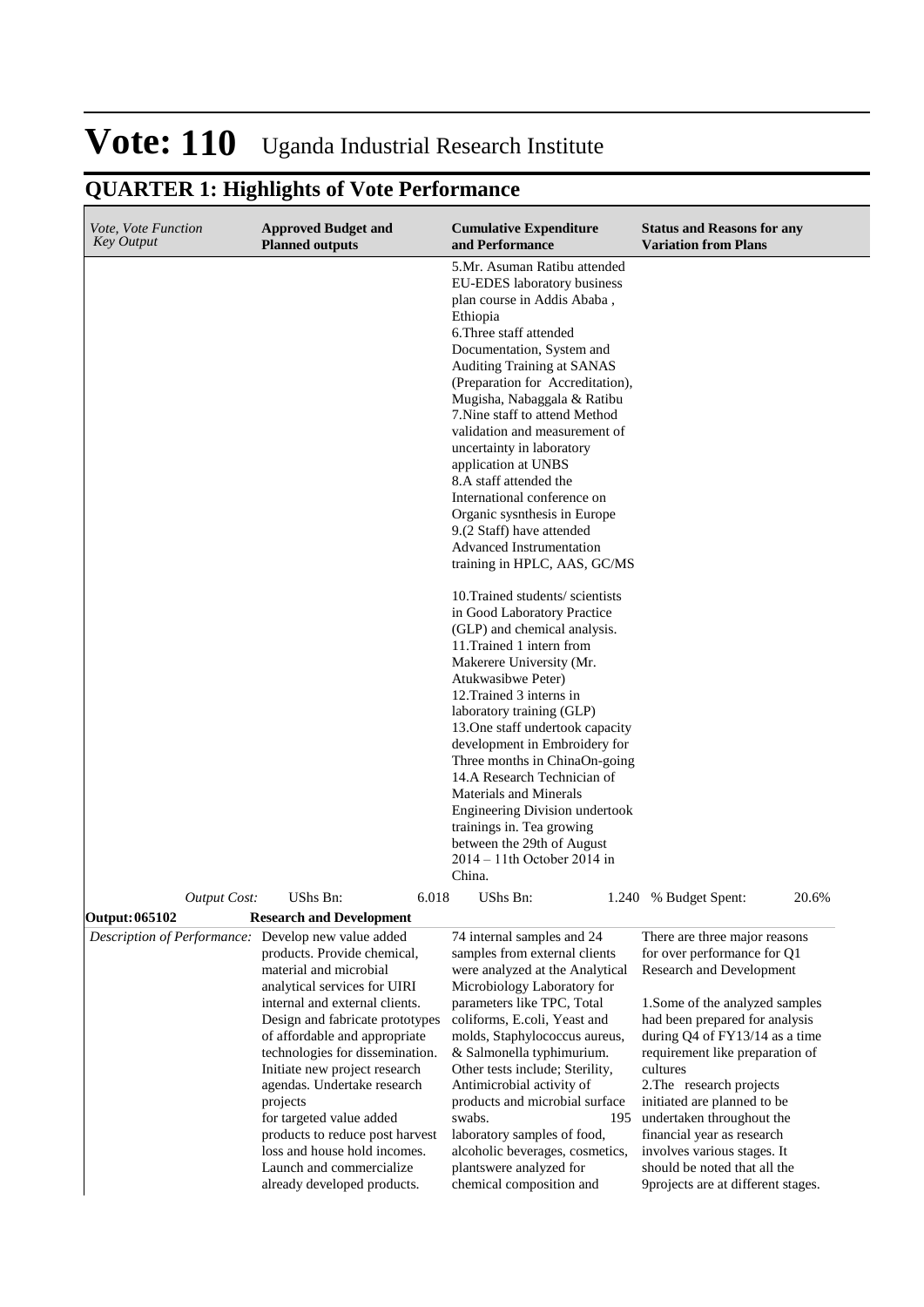| Vote, Vote Function<br><b>Key Output</b> | <b>Approved Budget and</b><br><b>Planned outputs</b>                                                               | <b>Cumulative Expenditure</b><br>and Performance | <b>Status and Reasons for any</b><br><b>Variation from Plans</b>                                                                                                                                                                                                                                                                                                                                                                                                                                                                                                                                                                                                                                                                                                                                                                                                                                                                                                                                                                                                                                                                                                                                                                                                                                                                                                                                                                                                                                                                                                                                                                                                                                                                                                                                                                              |
|------------------------------------------|--------------------------------------------------------------------------------------------------------------------|--------------------------------------------------|-----------------------------------------------------------------------------------------------------------------------------------------------------------------------------------------------------------------------------------------------------------------------------------------------------------------------------------------------------------------------------------------------------------------------------------------------------------------------------------------------------------------------------------------------------------------------------------------------------------------------------------------------------------------------------------------------------------------------------------------------------------------------------------------------------------------------------------------------------------------------------------------------------------------------------------------------------------------------------------------------------------------------------------------------------------------------------------------------------------------------------------------------------------------------------------------------------------------------------------------------------------------------------------------------------------------------------------------------------------------------------------------------------------------------------------------------------------------------------------------------------------------------------------------------------------------------------------------------------------------------------------------------------------------------------------------------------------------------------------------------------------------------------------------------------------------------------------------------|
|                                          | Commercialization and<br>marketing of Newcastle vaccine.<br>Operationalise established<br>valued addition centers. | properties                                       | It should be noted that every<br>potential entrepreneur must<br>have an idea that can be easily<br>churned into something<br>rewarding. The ultimate aim of<br>engaging in any form of<br>entrepreneurship is to derive<br>some form of satisfaction,<br>"success" which may be<br>tangible or intangible but<br>rewarding. Different players<br>come on board from Public,<br>Private and Academia with<br>different Ideas. However, at<br>UIRI, we do also have ideas<br>generated internally, amongst<br>the various research groups.<br>Utilizing basic internal and<br>external SWOT analyses as well<br>as current marketing trends.<br>A)Idea Screening<br>Screening of ideas will enable to<br>gauge the degree of novelty or<br>innovativeness of the idea.<br>Having done a reality check, at<br>this point we are able to priotise<br>every idea in terms of feasibility.<br><b>B)Concept Testing</b><br>Identifying the value<br>proposition of the final product,<br>identifying the likely market by<br>understanding the consumer's<br>need/want for the product or<br>service in question. At this<br>stage, one is able to explore<br>more on the viability of his<br>proposed idea. It is highly<br>recommended to undertake<br>some form of data collection, in<br>form of surveys to back up your<br>proposed idea. The results of the<br>survey can be a good indicator<br>to enable one narrow down to<br>the particular market of interest.<br>C)Business Analysis<br>During the New Product<br>Development process, any<br>entrepreneur must set up a<br>system of metrics aimed at<br>monitoring the progress of the<br>venture. This may include input<br>metrics, such as average time in<br>each stage as well as output<br>metrics that measure the value<br>of launched products,<br>percentage of new products |
|                                          |                                                                                                                    |                                                  |                                                                                                                                                                                                                                                                                                                                                                                                                                                                                                                                                                                                                                                                                                                                                                                                                                                                                                                                                                                                                                                                                                                                                                                                                                                                                                                                                                                                                                                                                                                                                                                                                                                                                                                                                                                                                                               |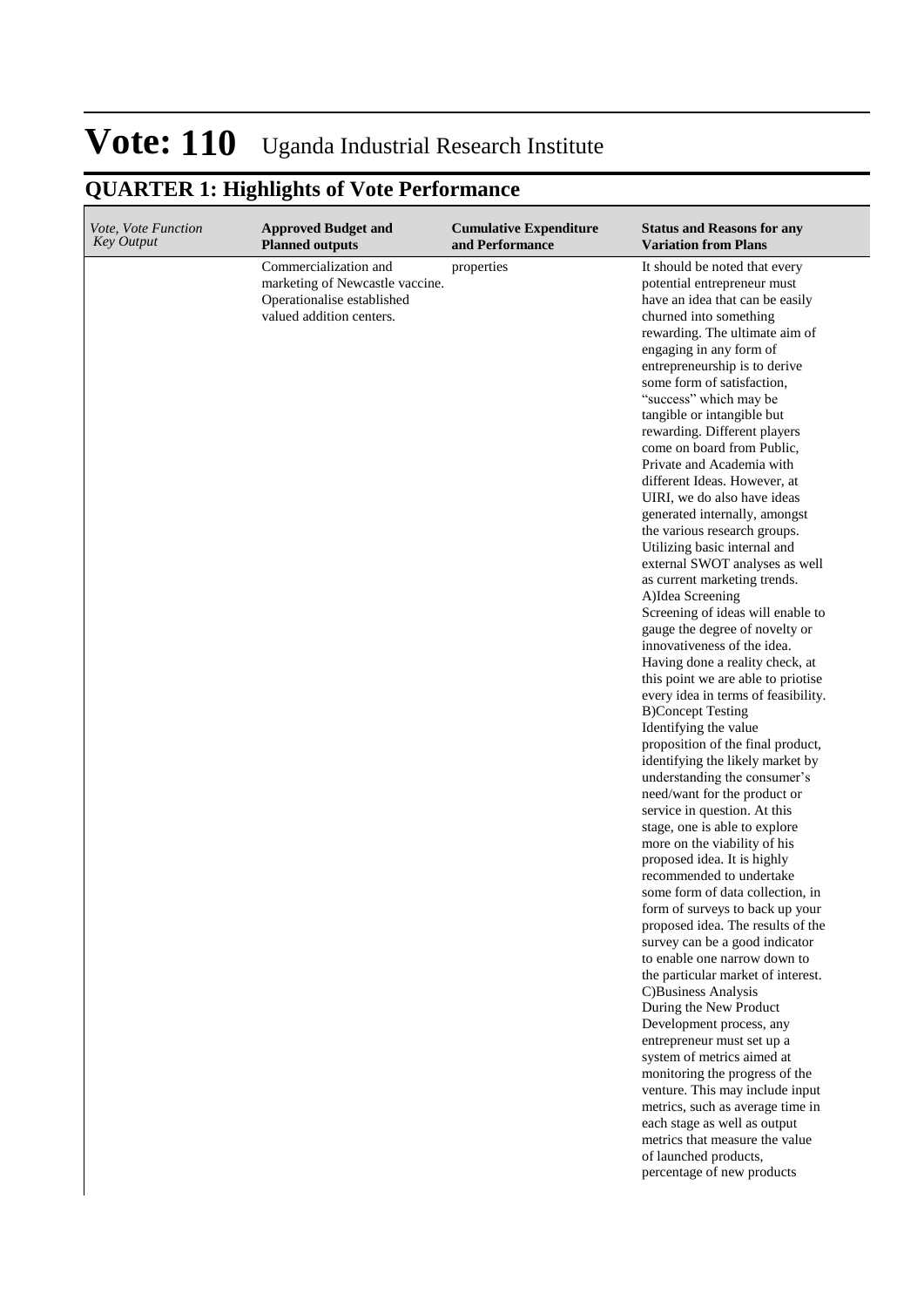| Vote, Vote Function<br><b>Key Output</b>                                                                                      | <b>Approved Budget and</b><br><b>Planned outputs</b> |       | <b>Cumulative Expenditure</b><br>and Performance |       | <b>Status and Reasons for any</b><br><b>Variation from Plans</b>                                                                                                                                                                                                                                                                                                                                                                                                                                                                                                                                                                                                                                                                                                                                                                                                                                                                                                                                                                                                                                                                                                                                                                                      |       |
|-------------------------------------------------------------------------------------------------------------------------------|------------------------------------------------------|-------|--------------------------------------------------|-------|-------------------------------------------------------------------------------------------------------------------------------------------------------------------------------------------------------------------------------------------------------------------------------------------------------------------------------------------------------------------------------------------------------------------------------------------------------------------------------------------------------------------------------------------------------------------------------------------------------------------------------------------------------------------------------------------------------------------------------------------------------------------------------------------------------------------------------------------------------------------------------------------------------------------------------------------------------------------------------------------------------------------------------------------------------------------------------------------------------------------------------------------------------------------------------------------------------------------------------------------------------|-------|
|                                                                                                                               |                                                      |       |                                                  |       | sales and other figures that<br>provide valuable feed backs. At<br>UIRI this can be done by the<br>entrepreneur of assistance can<br>be given through the Business<br>Development Centre (BDC).<br>D)Product Development<br>This process may be single-<br>faceted or multi-faceted. It is a<br>process that may require an<br>individual or a team, to<br>ultimately obtain the desired<br>proto-type (a physical<br>representation of the anticipated<br>product)<br>e)At this point identifying the<br>standards that govern the quality<br>of that product is accomplished.<br>F)Test Marketing<br>This can be equated to clinical<br>trials in the process of drug<br>discovery. This may involve free<br>sampling, and as well<br>identifying the suitable avenue<br>for reaching out to the intended<br>market. Feedback from this<br>process helps the entrepreneur<br>to have a glimpse of what to<br>expect in the real world of<br>business<br>g)Commercialization<br>Scaling up the production is<br>taken up when all other<br>processes 1-6 are well executed<br>h)Review of Market<br>Performance<br>3. Some of the projects are<br>therefore continuing from the<br>previous financial year hence<br>the position of over performance |       |
| Performance Indicators:<br>No. of value added products<br>developed for<br>industralisation to reduce<br>post harvest losses. |                                                      | 50    |                                                  | 15    |                                                                                                                                                                                                                                                                                                                                                                                                                                                                                                                                                                                                                                                                                                                                                                                                                                                                                                                                                                                                                                                                                                                                                                                                                                                       |       |
| No. of research projects                                                                                                      |                                                      | 5     |                                                  | 4     |                                                                                                                                                                                                                                                                                                                                                                                                                                                                                                                                                                                                                                                                                                                                                                                                                                                                                                                                                                                                                                                                                                                                                                                                                                                       |       |
| initiated<br>No. of product analyses<br>undertaken for quality checks                                                         |                                                      | 300   |                                                  | 293   |                                                                                                                                                                                                                                                                                                                                                                                                                                                                                                                                                                                                                                                                                                                                                                                                                                                                                                                                                                                                                                                                                                                                                                                                                                                       |       |
| <b>Output Cost:</b>                                                                                                           | UShs Bn:                                             | 1.563 | UShs Bn:                                         | 0.208 | % Budget Spent:                                                                                                                                                                                                                                                                                                                                                                                                                                                                                                                                                                                                                                                                                                                                                                                                                                                                                                                                                                                                                                                                                                                                                                                                                                       | 13.3% |
| <b>Output: 065103</b>                                                                                                         | <b>Industrial and technological Incubation</b>       |       |                                                  |       |                                                                                                                                                                                                                                                                                                                                                                                                                                                                                                                                                                                                                                                                                                                                                                                                                                                                                                                                                                                                                                                                                                                                                                                                                                                       |       |
| Description of Performance: Expand the UIRI Industrial and                                                                    | <b>Technological Business</b>                        |       | UIRI's Industrial and                            |       | N/A                                                                                                                                                                                                                                                                                                                                                                                                                                                                                                                                                                                                                                                                                                                                                                                                                                                                                                                                                                                                                                                                                                                                                                                                                                                   |       |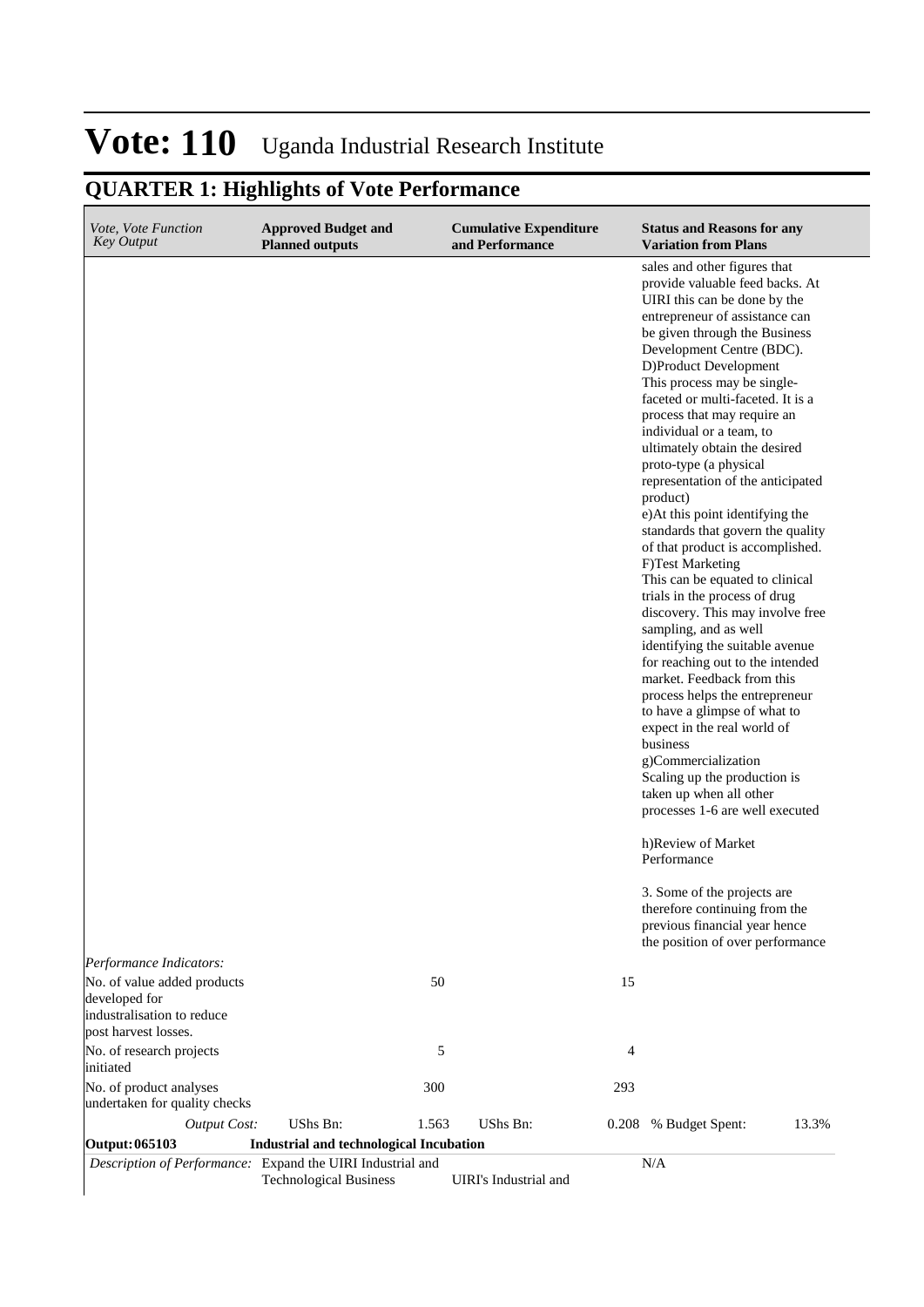| <i>Vote, Vote Function</i><br><b>Key Output</b>       | <b>Approved Budget and</b><br><b>Planned outputs</b>                                                                                                                                                                                                                                                              | <b>Cumulative Expenditure</b><br>and Performance                                                                                                                                                                                                                                                                                                                                                                                                                                                                                                                                                                               | <b>Status and Reasons for any</b><br><b>Variation from Plans</b> |
|-------------------------------------------------------|-------------------------------------------------------------------------------------------------------------------------------------------------------------------------------------------------------------------------------------------------------------------------------------------------------------------|--------------------------------------------------------------------------------------------------------------------------------------------------------------------------------------------------------------------------------------------------------------------------------------------------------------------------------------------------------------------------------------------------------------------------------------------------------------------------------------------------------------------------------------------------------------------------------------------------------------------------------|------------------------------------------------------------------|
|                                                       | Incubation portfolio. Extend<br>support to business incubation<br>and MSME. Promote and create expanded to 44.<br>awareness of new products by<br>SME's, Develop business<br>management skills through ICT<br>applications. Train MSMS in<br>product formulation, skills<br>development and capacity<br>building. | <b>Technological Business</b><br>Incubation portfolio has<br>Virtual, on site incubatees and<br>SMEs are supported technically<br>in the areas of product<br>development, standards,<br>technology adaption, business<br>management and marketing, to                                                                                                                                                                                                                                                                                                                                                                          |                                                                  |
|                                                       |                                                                                                                                                                                                                                                                                                                   | attain self-sustainability<br>The Institute had undertaken<br>various platforms to promote<br>and create awareness of new<br>products by SME's through<br>exhibitions, publications,<br>awareness seminars and<br>collaborations                                                                                                                                                                                                                                                                                                                                                                                               |                                                                  |
|                                                       |                                                                                                                                                                                                                                                                                                                   | Business enterprises' and<br>MSMS have been trained by the<br><b>UIRI</b> Business Development<br>Center in a number of business<br>management skills through ICT<br>applications and capacity<br>building.                                                                                                                                                                                                                                                                                                                                                                                                                    |                                                                  |
| Performance Indicators:                               |                                                                                                                                                                                                                                                                                                                   |                                                                                                                                                                                                                                                                                                                                                                                                                                                                                                                                                                                                                                |                                                                  |
| No. of technologies deployed<br>with incubatees       | 20                                                                                                                                                                                                                                                                                                                | 5                                                                                                                                                                                                                                                                                                                                                                                                                                                                                                                                                                                                                              |                                                                  |
| No. of SME's incubates<br>taken on                    | 25                                                                                                                                                                                                                                                                                                                | 8                                                                                                                                                                                                                                                                                                                                                                                                                                                                                                                                                                                                                              |                                                                  |
| <b>Output Cost:</b>                                   | UShs Bn:<br>1.577                                                                                                                                                                                                                                                                                                 | <b>UShs Bn:</b><br>0.297                                                                                                                                                                                                                                                                                                                                                                                                                                                                                                                                                                                                       | 18.8%<br>% Budget Spent:                                         |
| Output: 065104                                        | <b>Model Value Addition Centre Establishment</b>                                                                                                                                                                                                                                                                  |                                                                                                                                                                                                                                                                                                                                                                                                                                                                                                                                                                                                                                |                                                                  |
| Description of Performance: Establish and equip value | additional centers in regions of<br>target raw material.<br>Operatonalise value addition<br>centers to stimulate farmer raw<br>material as the centers would<br>provide ready market for their<br>produce.                                                                                                        | •UIRI establishes model value<br>addition centers and<br>demonstration plants to<br>illustrate the benefits of new<br>technologies for employment<br>and wealth creation<br>•To promote the development of<br>value added industries<br>especially the agro-industries to<br>widen the tax base<br>•To build capacity in specific<br>targeted skills needed for<br>industrial development and<br>value addition<br>•To increase competitiveness of<br>local industries and Ugandan<br>products<br>•Establish and equip value<br>additional centers in regions of<br>target raw material.<br>•All functional facilities are now | N/A                                                              |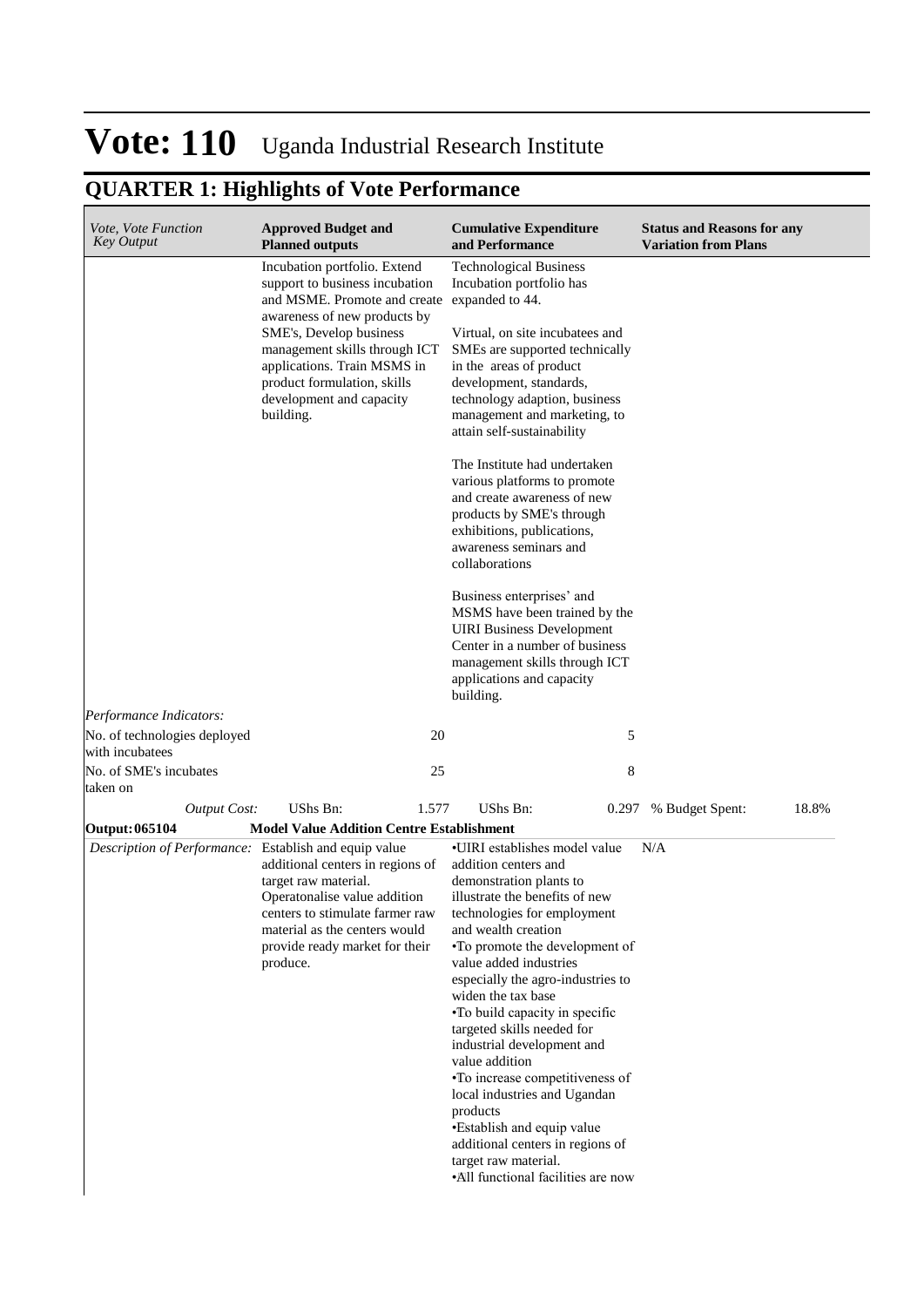| Vote, Vote Function<br><b>Key Output</b>                                             | <b>Approved Budget and</b><br><b>Planned outputs</b>                                                                                                                                                                                                                                                                               | <b>Cumulative Expenditure</b><br>and Performance                                                                                                                                                                                                                                                                                                                                                                                                                                                                                                                                        | <b>Status and Reasons for any</b><br><b>Variation from Plans</b>                                  |
|--------------------------------------------------------------------------------------|------------------------------------------------------------------------------------------------------------------------------------------------------------------------------------------------------------------------------------------------------------------------------------------------------------------------------------|-----------------------------------------------------------------------------------------------------------------------------------------------------------------------------------------------------------------------------------------------------------------------------------------------------------------------------------------------------------------------------------------------------------------------------------------------------------------------------------------------------------------------------------------------------------------------------------------|---------------------------------------------------------------------------------------------------|
|                                                                                      |                                                                                                                                                                                                                                                                                                                                    | fully operational aiming at<br>value addition centers to<br>stimulate farmer raw material as<br>the centers would provide ready<br>market for their produce. • Other<br>value addition centers underway<br>are in advance stages of<br>completion as continuing or<br>cross cutting projects between<br>financial year owed to their<br>construction implementation<br>timeframes.                                                                                                                                                                                                      |                                                                                                   |
| Performance Indicators:                                                              |                                                                                                                                                                                                                                                                                                                                    |                                                                                                                                                                                                                                                                                                                                                                                                                                                                                                                                                                                         |                                                                                                   |
| No. of products up-scaled<br>and commercialized by the<br>centres                    | 30                                                                                                                                                                                                                                                                                                                                 | 9                                                                                                                                                                                                                                                                                                                                                                                                                                                                                                                                                                                       |                                                                                                   |
| No. of model value addition<br>centres at 75% completition                           | 3                                                                                                                                                                                                                                                                                                                                  | 2                                                                                                                                                                                                                                                                                                                                                                                                                                                                                                                                                                                       |                                                                                                   |
| No. of local raw materials<br>developed and populated in<br>the scientific databases | 40                                                                                                                                                                                                                                                                                                                                 | 8                                                                                                                                                                                                                                                                                                                                                                                                                                                                                                                                                                                       |                                                                                                   |
| <b>Output Cost:</b>                                                                  | UShs Bn:<br>0.519                                                                                                                                                                                                                                                                                                                  | UShs Bn:                                                                                                                                                                                                                                                                                                                                                                                                                                                                                                                                                                                | 14.5%<br>0.076 % Budget Spent:                                                                    |
| Output: 065105                                                                       | <b>Facility Repair and Maintenance</b>                                                                                                                                                                                                                                                                                             |                                                                                                                                                                                                                                                                                                                                                                                                                                                                                                                                                                                         |                                                                                                   |
|                                                                                      | Description of Performance: Continued preventative / routine The Institute continues to<br>maintenance, upgrades of<br>technologies, system and<br>servicing of unplanned break<br>downs. These include<br>machinery equipment, of<br>electricial system, water and<br>drianage, cold rooms, air<br>conditioners. Replacements and | undertake preventative / routine<br>maintenance, upgrades of<br>technologies, system and<br>servicing of unplanned break<br>downs. These include<br>machinery equipment, of<br>electrician system, water and<br>drianage, cold rooms, air<br>conditioners. Replacements and<br>refabrication of parts.<br>Processing Infrastructure<br>facilities, machinery, equipment<br>and laboratory instruments that<br>have been obtained to facilitate<br>value addition through research<br>and small-scale enterprise<br>support have been routinely<br>repaired, maintained and<br>serviced. | Length procurement process and<br>URA clearing systems lead to<br>delay in project implementation |
| <b>Output Cost:</b>                                                                  | UShs Bn:<br>0.600                                                                                                                                                                                                                                                                                                                  | UShs Bn:<br>0.113                                                                                                                                                                                                                                                                                                                                                                                                                                                                                                                                                                       | 18.9%<br>% Budget Spent:                                                                          |
| Output: 065106                                                                       | <b>Industrial Skills Development and Capacity Building</b>                                                                                                                                                                                                                                                                         |                                                                                                                                                                                                                                                                                                                                                                                                                                                                                                                                                                                         |                                                                                                   |
|                                                                                      | Description of Performance: The Institutes Industrial Skills<br>and Capacity development<br>includes internship programs,<br>industrial training for university<br>continuing students, staff<br>trainings for skills upgrading<br>and enhancement of new<br>evolving technologies. It also<br>includes production trainings in    | Limited skilled, technical<br>manpower and lack of<br>entrepreneurial skills continue<br>to impede industrial<br>development. Industrial skills<br>development and capacity<br>building is deliberately<br>undertaken to create competent<br>capacity for industrial                                                                                                                                                                                                                                                                                                                    | N/A                                                                                               |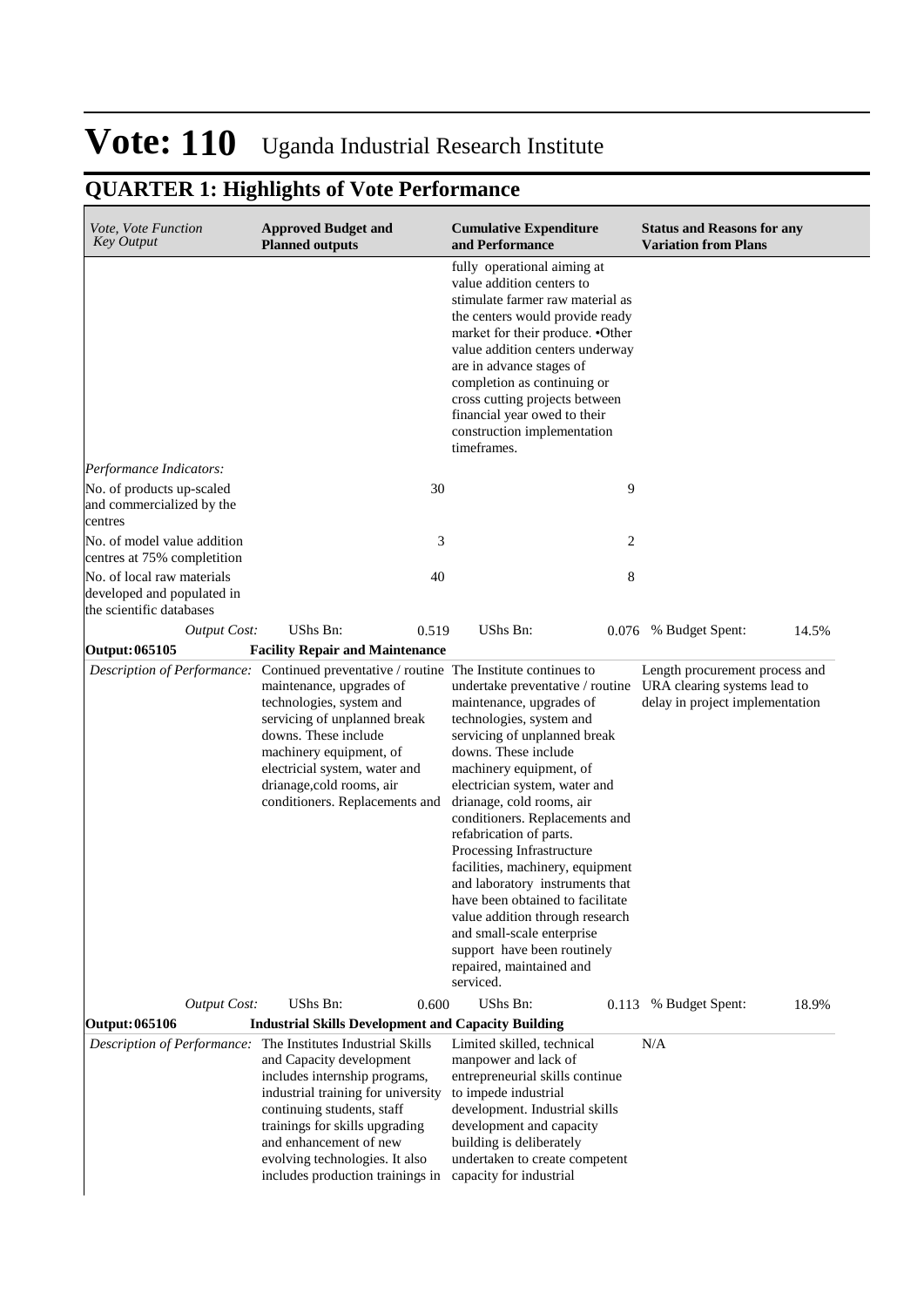### **QUARTER 1: Highlights of Vote Performance**

| Vote, Vote Function<br><b>Key Output</b>                                          | <b>Approved Budget and</b><br><b>Planned outputs</b>                                      |       | <b>Cumulative Expenditure</b><br>and Performance                                                                                                                                                                                                                                                                                                                                                                                                  |       | <b>Status and Reasons for any</b><br><b>Variation from Plans</b> |       |
|-----------------------------------------------------------------------------------|-------------------------------------------------------------------------------------------|-------|---------------------------------------------------------------------------------------------------------------------------------------------------------------------------------------------------------------------------------------------------------------------------------------------------------------------------------------------------------------------------------------------------------------------------------------------------|-------|------------------------------------------------------------------|-------|
|                                                                                   | various food processing fields<br>and engineering technics for<br>potential entrepreneurs |       | development. Hence the<br>Institutes imparts Industrial<br>Skills and undertakes Capacity<br>development that includes<br>internship programs, industrial<br>training for university<br>continuing students, staff<br>trainings for skills upgrading<br>and enhancement of new<br>evolving technologies. It also<br>includes production trainings in<br>various food processing fields<br>and engineering technics for<br>potential entrepreneurs |       |                                                                  |       |
| Performance Indicators:                                                           |                                                                                           |       |                                                                                                                                                                                                                                                                                                                                                                                                                                                   |       |                                                                  |       |
| No. of apprenticeships taken<br>on                                                |                                                                                           | 70    |                                                                                                                                                                                                                                                                                                                                                                                                                                                   | 15    |                                                                  |       |
| No. of SMEs trained in<br>industrial development and<br>value addition processing |                                                                                           | 300   |                                                                                                                                                                                                                                                                                                                                                                                                                                                   | 132   |                                                                  |       |
| <b>Output Cost:</b>                                                               | UShs Bn:                                                                                  | 0.121 | UShs Bn:                                                                                                                                                                                                                                                                                                                                                                                                                                          | 0.029 | % Budget Spent:                                                  | 23.8% |
| <b>Vote Function Cost</b>                                                         | <b>UShs Bn:</b>                                                                           |       | 14.340 UShs Bn:                                                                                                                                                                                                                                                                                                                                                                                                                                   | 2.996 | % Budget Spent:                                                  | 20.9% |
| <b>Cost of Vote Services:</b>                                                     | UShs Bn:                                                                                  |       | 14.340 UShs Bn:                                                                                                                                                                                                                                                                                                                                                                                                                                   | 2.996 | % Budget Spent:                                                  | 20.9% |

*\* Excluding Taxes and Arrears*

1. Following the award of UIRI as center of Excellence for the East African Region for Research and Development and the consequent election of the Institute's Executive Director (Prof. Charles Kwesiga) as President for the World Association for Industrial Technological Research Organizations (WAITRO) on 18th September 2014.

2. Participation in the preparation of the Innovation Fund Cabinet paper that has been submitted in to cabinet for approval

3. Participation in the preparation of the Industrialization Fund Cabinet paper that will be submitted to cabinet for approval in January 2015

**Table V2.2: Implementing Actions to Improve Vote Performance**

| <b>Planned Actions:</b>                                                                                                                          | <b>Actual Actions:</b>                                                                                                                                                                                                                                                                                                                                                                                                                                                                                                                 | <b>Reasons for Variation</b> |
|--------------------------------------------------------------------------------------------------------------------------------------------------|----------------------------------------------------------------------------------------------------------------------------------------------------------------------------------------------------------------------------------------------------------------------------------------------------------------------------------------------------------------------------------------------------------------------------------------------------------------------------------------------------------------------------------------|------------------------------|
| Vote: 110 Uganda Industrial Research Institute                                                                                                   |                                                                                                                                                                                                                                                                                                                                                                                                                                                                                                                                        |                              |
| Vote Function: 06.51 Industrial Research                                                                                                         |                                                                                                                                                                                                                                                                                                                                                                                                                                                                                                                                        |                              |
| Upgrade staff skills to measure up to the<br>ever evolving technologies to be able to<br>design and develop competitive products<br>and services | UIRI greatly values the importance of<br>upgrading skills to keep up with the<br>trend of evolving technologies.<br><b>Employees below have attained superior</b><br>training from leading research<br>organizations.<br>UIRI has also established collaborative<br>platforms that have been very<br>beneficiary in creating avenue for<br>knowledge and experience sharing.<br>Like, Council for Scientific and<br><b>Industrial Research (CSIR) of South</b><br>Africa, National Standards &<br><b>Technology Development Agency</b> | N/A                          |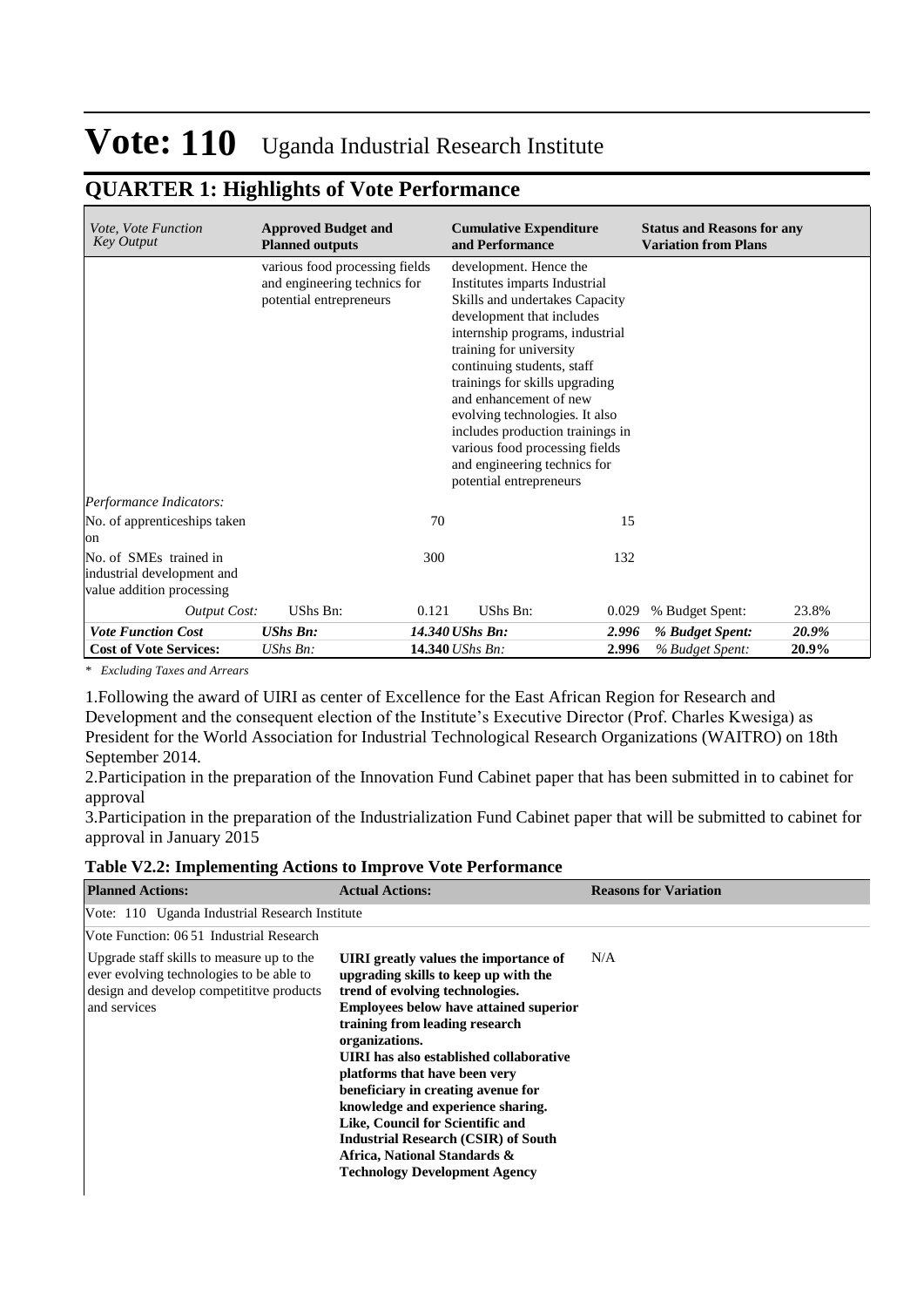| <b>Planned Actions:</b> | <b>Actual Actions:</b>                                                                                                       | <b>Reasons for Variation</b> |
|-------------------------|------------------------------------------------------------------------------------------------------------------------------|------------------------------|
|                         | (NSTDA) of Thailand, AICAD,<br><b>Standards and Industrial Research</b><br><b>Institute of Malaysia (SIRIM).</b>             |                              |
|                         | - A Microbiology Research Officer<br>trained in good measurement, weighing<br>and pipetting practices organized by           |                              |
|                         | Palin and Metler Toledo on 4th - 5th<br>September 2014Good weighing<br>practices                                             |                              |
|                         | - The Vaccine Production Unit Quality<br><b>Assurance Manager currently</b>                                                  |                              |
|                         | undertaking a Master's program<br>attended a Biotechnology Innovation<br>and Regulatory Science at the                       |                              |
|                         | Kilimanjaro School of pharmacy in<br>Moshi, Tanzania on 1st to 12th                                                          |                              |
|                         | SeptemberTanzania. This has resulted<br>into the restructuring of the current<br><b>Vaccine Quality Management System to</b> |                              |
|                         | <b>International Standard</b><br>- One staff is studying MSC chemistry                                                       |                              |
|                         | at Makerere University<br>- Four staff to attend ISO 17025                                                                   |                              |
|                         | <b>Laboratory Training at South African</b><br><b>National Accreditation system</b><br>(SANAS), Tumuheirwe, Mijumbi,         |                              |
|                         | Muhereza & Arishaba<br>- Mr. Asuman Ratibu attended EU-                                                                      |                              |
|                         | <b>EDES</b> laboratory business plan course<br>in Addis Ababa, Ethiopia<br>- Three staff attended Documentation,             |                              |
|                         | <b>System and Auditing Training at</b><br><b>SANAS</b> (Preparation for<br>Accreditation), Mugisha, Nabaggala &              |                              |
|                         | Ratibu<br>- Nine staff to attend Method validation                                                                           |                              |
|                         | and measurement of uncertainty in<br>laboratory application at UNBS<br>- A staff attended the International                  |                              |
|                         | conference on Organic sysnthesis in<br><b>Europe</b>                                                                         |                              |
|                         | - (2 Staff) have attended Advanced<br>Instrumentation training in HPLC,<br>AAS, GC/MS                                        |                              |
|                         | - Trained students/ scientists in Good<br><b>Laboratory Practice (GLP) and</b>                                               |                              |
|                         | chemical analysis.<br>- Trained 1 intern from Makerere<br>University (Mr. Atukwasibwe Peter)                                 |                              |
|                         | - Trained 3 interns in laboratory<br>training (GLP)                                                                          |                              |
|                         | - One staff undertook capacity<br>development in Embroidery for Three<br>months in ChinaOn-going                             |                              |
|                         | - A Research Technician of Materials<br>and Minerals Engineering Division                                                    |                              |
|                         | undertook trainings in. Tea growing                                                                                          |                              |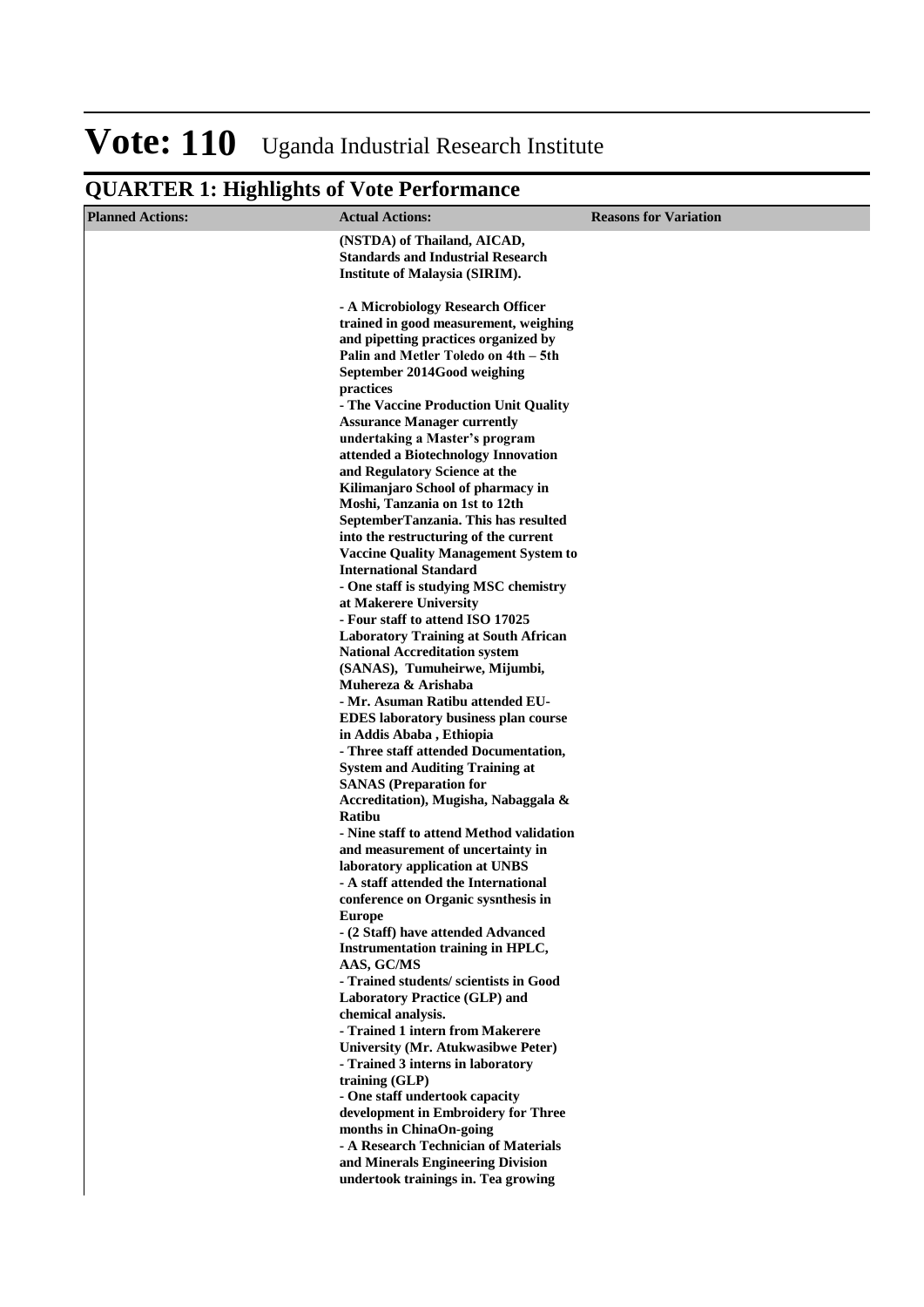| <b>Planned Actions:</b>                                                          | <b>Actual Actions:</b>                                                                                                                                                                                                                                                                                                                                                                                                                                                                                                                                                                                                                                                                                                                                                    | <b>Reasons for Variation</b>                                                               |
|----------------------------------------------------------------------------------|---------------------------------------------------------------------------------------------------------------------------------------------------------------------------------------------------------------------------------------------------------------------------------------------------------------------------------------------------------------------------------------------------------------------------------------------------------------------------------------------------------------------------------------------------------------------------------------------------------------------------------------------------------------------------------------------------------------------------------------------------------------------------|--------------------------------------------------------------------------------------------|
|                                                                                  | between the 29th of August 2014 – 11th<br>October 2014 in China.                                                                                                                                                                                                                                                                                                                                                                                                                                                                                                                                                                                                                                                                                                          |                                                                                            |
| Enhance the Business incubation<br>portfolio. Take technology to the people      | <b>UIRI's Industrial and Technological</b><br>Incubation hand holds and natures start<br>up business until they are self-<br>sustainable. The business incubation<br>profilo has grown to 44 incubates<br>producing superior and high quality<br>products to the market.                                                                                                                                                                                                                                                                                                                                                                                                                                                                                                  | •Strengthening of the Industrial and<br>technological incubation center requires<br>2.60bn |
| Vote: 110 Uganda Industrial Research Institute                                   |                                                                                                                                                                                                                                                                                                                                                                                                                                                                                                                                                                                                                                                                                                                                                                           |                                                                                            |
| Vote Function: 06.51 Industrial Research                                         |                                                                                                                                                                                                                                                                                                                                                                                                                                                                                                                                                                                                                                                                                                                                                                           |                                                                                            |
| Establish the Regional Scientific and<br>Innovation hub as Center of Excellence. | A concept note titled establishment of<br><b>Regional Hub for Scientific and</b><br><b>Technological Innovations in Support of</b><br>Industrialization of EAC states has been<br>prepared<br>The Project will focus on Research and<br><b>Technological Organizations (RTOs)</b><br>and Industrial Research Institutes and<br>other agencies involved in technological<br>aspects of Industrialization.                                                                                                                                                                                                                                                                                                                                                                  | The concept not is pending financing                                                       |
|                                                                                  | With the following objective: To<br>harness, coordinate, and harmonise the<br>collective efforts of regional<br>governments and their respective<br>agencies involved in the<br>industrialization process. To<br>complement the efforts and resources<br>committed by the EAC secretariat in<br>advancing industrialization of the sub-<br>region. To share UIRI's experiences<br>with research institutes on how to build<br>a viable and respectable R&D<br>institution.                                                                                                                                                                                                                                                                                                |                                                                                            |
|                                                                                  | The rationale is that at Uganda's<br>Independence Jubilee last year, His<br><b>Excellency Yoweri K Museveni</b><br>identified ten strategic bottlenecks that<br>have been cause and consequences of<br>Uganda's slow pace towards modernity.<br>Included in the list is "Lack of<br>industrialization." Indeed robust<br>industrialization is the catch-all for<br>solving most of our development ills.<br>In turn, industrial research institutes<br>and RTOs are the fuel that fires the<br>engines of socio-economic<br>transformation.<br>The proposed project is aimed at the<br>following:<br>•Coordinate, facilitate, and foster<br>activities that will lead to efficient and<br>effective delivery of services by the<br>regional RTOs to the industrialization |                                                                                            |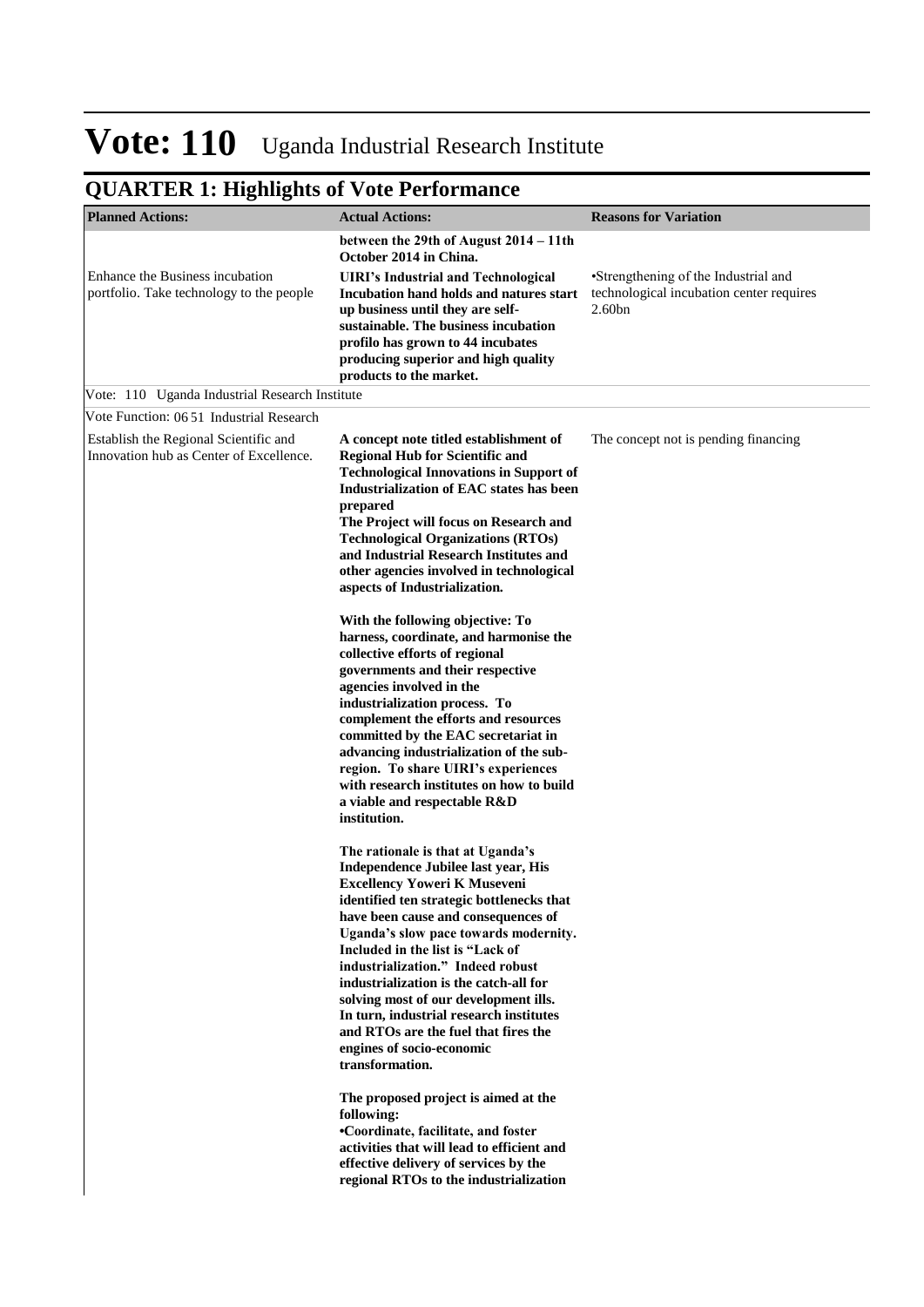## **QUARTER 1: Highlights of Vote Performance**

| <b>Planned Actions:</b> | <b>Actual Actions:</b>                                                                                                                                                                                                                                                                                                                                                                                                                                                                                                                                                                                          | <b>Reasons for Variation</b> |
|-------------------------|-----------------------------------------------------------------------------------------------------------------------------------------------------------------------------------------------------------------------------------------------------------------------------------------------------------------------------------------------------------------------------------------------------------------------------------------------------------------------------------------------------------------------------------------------------------------------------------------------------------------|------------------------------|
|                         | process.<br>•Enhance capacity for scientific<br>innovations and create pathways and<br>platforms for their implementation and<br>application.                                                                                                                                                                                                                                                                                                                                                                                                                                                                   |                              |
|                         | •Establish a regional hub for scientific<br>and technological innovations.                                                                                                                                                                                                                                                                                                                                                                                                                                                                                                                                      |                              |
|                         | <b>.</b> Plug the gaps within the agribusiness<br>value chains by enhancing technology<br>use in value addition.<br>The Project Scope for the establishment<br>of Regional Hub for Scientific and<br><b>Technological Innovations in Support of</b><br><b>Industrialization of EAC states</b><br>Individual countries within EAC and<br>their neighbours all subscribe to the<br>same rhetoric regarding development,<br>socio-economic transformation, et al.<br>But their funding priorities tend to belie<br>these sentiments. For example their<br>commitments to invest in R&D have not<br>been fulfilled. |                              |
|                         | Individual countries have made<br>attempts to establish RTOs, e.g. UIRI;<br>KIRDI, TIRDO. However, unlike their<br>agricultural research counter parts,<br>these RTOs are limping because of<br>traditionally inadequate facilitation.<br>There is palpable ambivalence about<br>funding of RTOs in our region.                                                                                                                                                                                                                                                                                                 |                              |
|                         | The proposed project will, among other<br>things, strive to provide a forum for<br>exchange of ideas, sharing of<br>experiences, and mutual mapping of<br>strategies for R&D activities, especially<br>those related to industrialisation.                                                                                                                                                                                                                                                                                                                                                                      |                              |

### *V3: Details of Releases and Expenditure*

*This section provides a comprehensive summary of the outputs delivered by the Vote and further details of Vote expenditures by Vote Function and Expenditure Item.*

#### **Table V3.1: GoU Releases and Expenditure by Output\***

| <b>Billion Uganda Shillings</b>              | Approved      | <b>Released</b> | <b>Spent</b> | $%$ GoU       | $%$ GoU       | $%$ GoU      |
|----------------------------------------------|---------------|-----------------|--------------|---------------|---------------|--------------|
|                                              | <b>Budget</b> |                 |              | <b>Budget</b> | <b>Budget</b> | Releases     |
|                                              |               |                 |              | Released      | <i>Spent</i>  | <i>Spent</i> |
| VF:0651 Industrial Research                  | 14.24         | 3.43            | 3.00         | 24.1%         | $21.0\%$      | 87.3%        |
| Class: Outputs Provided                      | 10.32         | 2.40            | 1.96         | 23.2%         | $19.0\%$      | 81.9%        |
| 065101 Administation                         | 5.92          | 1.46            | 1.24         | 24.8%         | 21.0%         | 84.6%        |
| 065102 Research and Development              | 1.56          | 0.34            | 0.21         | 21.6%         | 13.3%         | 61.5%        |
| 065103 Industrial Incubation                 | 1.58          | 0.36            | 0.30         | 22.9%         | 18.8%         | 82.3%        |
| 065104 Maintenance - Civil works             | 0.52          | 0.09            | 0.08         | $17.0\%$      | 14.5%         | 85.6%        |
| 065105 Maintenance - Machinery and Equipment | 0.60          | 0.12            | 0.11         | $19.2\%$      | 18.9%         | 98.6%        |
|                                              |               |                 |              |               |               |              |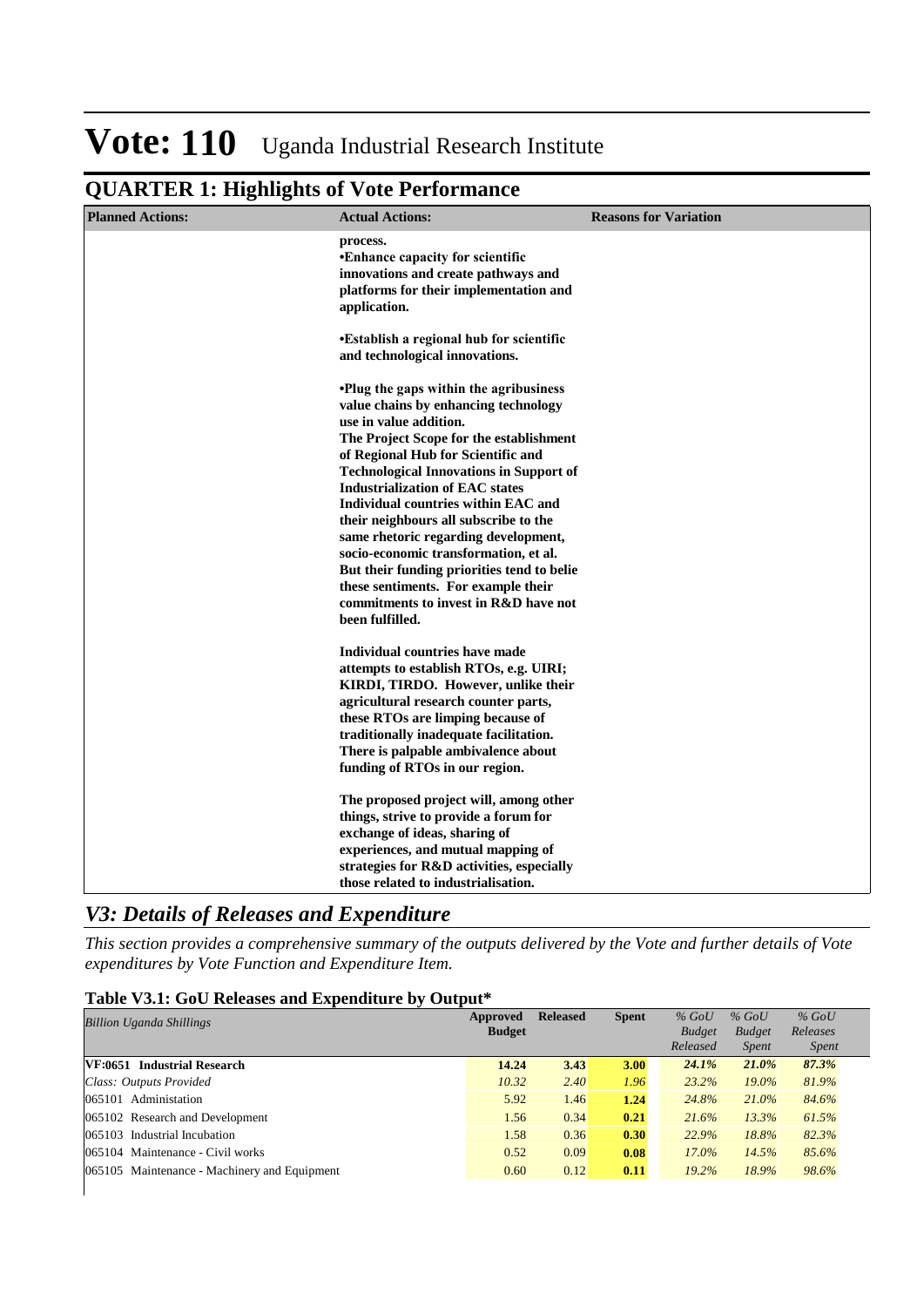## **QUARTER 1: Highlights of Vote Performance**

| 0.12  | 0.03 | 0.03 | 24.8%    | 23.8%   | 95.8%     |
|-------|------|------|----------|---------|-----------|
| 0.02  | 0.00 | 0.00 | $0.0\%$  | $0.0\%$ | N/A       |
| 3.92  | 1.03 | 1.03 | 26.4%    | 26.3%   | 99.9%     |
| 0.54  | 0.18 | 0.18 | $33.2\%$ | 33.0%   | 99.6%     |
| 0.09  | 0.03 | 0.03 | 27.5%    | 27.5%   | $100.0\%$ |
| 3.29  | 0.83 | 0.83 | 25.2%    | 25.2%   | 100.0%    |
| 14.24 | 3.43 | 3.00 | 24.1%    | 21.0%   | 87.3%     |
|       |      |      |          |         |           |

*\* Excluding Taxes and Arrears*

#### **Table V3.2: 2014/15 GoU Expenditure by Item**

| <b>Billion Uganda Shillings</b>                           | <b>Approved</b><br><b>Budget</b> | <b>Releases</b> | <b>Expend-</b><br>iture | % Budged<br><b>Released</b> | % Budget<br><b>Spent</b> | %Releases<br><b>Spent</b> |
|-----------------------------------------------------------|----------------------------------|-----------------|-------------------------|-----------------------------|--------------------------|---------------------------|
| <b>Output Class: Outputs Provided</b>                     | 10.32                            | 2.40            | 1.96                    | 23.2%                       | 19.0%                    | 81.9%                     |
| 211102 Contract Staff Salaries (Incl. Casuals, Temporary) | 5.29                             | 1.32            | 1.01                    | 25.0%                       | 19.1%                    | 76.5%                     |
| 211103 Allowances                                         | 0.10                             | 0.02            | 0.02                    | 23.4%                       | 23.2%                    | 99.5%                     |
| 212101 Social Security Contributions                      | 0.53                             | 0.13            | 0.12                    | 25.0%                       | 22.3%                    | 89.3%                     |
| 213001 Medical expenses (To employees)                    | 0.20                             | 0.05            | 0.05                    | 25.0%                       | 25.0%                    | 100.0%                    |
| 221001 Advertising and Public Relations                   | 0.03                             | 0.01            | 0.01                    | 28.4%                       | 27.6%                    | 97.2%                     |
| 221002 Workshops and Seminars                             | 0.00                             | 0.00            | 0.00                    | 0.0%                        | 0.0%                     | N/A                       |
| 221003 Staff Training                                     | 0.16                             | 0.03            | 0.03                    | 17.7%                       | 17.5%                    | 99.2%                     |
| 221004 Recruitment Expenses                               | 0.00                             | 0.00            | 0.00                    | 0.0%                        | 0.0%                     | N/A                       |
| 221007 Books, Periodicals & Newspapers                    | 0.03                             | 0.00            | 0.00                    | 2.5%                        | 0.0%                     | 0.0%                      |
| 221009 Welfare and Entertainment                          | 0.08                             | 0.02            | 0.02                    | 26.2%                       | 24.9%                    | 95.0%                     |
| 221011 Printing, Stationery, Photocopying and Binding     | 0.01                             | 0.00            | 0.00                    | 22.3%                       | 18.7%                    | 83.7%                     |
| 221012 Small Office Equipment                             | 0.03                             | 0.01            | 0.01                    | 25.0%                       | 24.9%                    | 99.6%                     |
| 221017 Subscriptions                                      | 0.01                             | 0.00            | 0.00                    | 29.3%                       | 19.0%                    | 64.8%                     |
| 222001 Telecommunications                                 | 0.07                             | 0.02            | 0.02                    | 25.0%                       | 24.0%                    | 95.8%                     |
| 222002 Postage and Courier                                | 0.00                             | 0.00            | 0.00                    | 0.0%                        | 0.0%                     | N/A                       |
| 222003 Information and communications technology (ICT)    | 0.04                             | 0.01            | 0.01                    | 26.4%                       | 26.4%                    | 100.0%                    |
| 223001 Property Expenses                                  | 0.10                             | 0.03            | 0.03                    | 25.8%                       | 25.8%                    | 100.0%                    |
| 223002 Rates                                              | 0.05                             | 0.00            | 0.00                    | 7.4%                        | 0.0%                     | 0.0%                      |
| 223004 Guard and Security services                        | 0.14                             | 0.02            | 0.02                    | 14.4%                       | 14.3%                    | 99.4%                     |
| 223005 Electricity                                        | 0.54                             | 0.14            | 0.06                    | 25.0%                       | 11.4%                    | 45.7%                     |
| 223006 Water                                              | 0.13                             | 0.03            | 0.02                    | 25.0%                       | 15.6%                    | 62.3%                     |
| 223007 Other Utilities- (fuel, gas, firewood, charcoal)   | 0.13                             | 0.00            | 0.00                    | 1.6%                        | 1.5%                     | 95.4%                     |
| 224001 Medical and Agricultural supplies                  | 0.25                             | 0.06            | 0.06                    | 25.0%                       | 23.8%                    | 95.1%                     |
| 224004 Cleaning and Sanitation                            | 0.14                             | 0.04            | 0.03                    | 25.3%                       | 24.6%                    | 97.0%                     |
| 224005 Uniforms, Beddings and Protective Gear             | 0.08                             | 0.00            | 0.00                    | 0.0%                        | 0.0%                     | N/A                       |
| 224006 Agricultural Supplies                              | 0.55                             | 0.10            | 0.10                    | 18.3%                       | 17.8%                    | 97.0%                     |
| 226001 Insurances                                         | 0.04                             | 0.01            | 0.01                    | 25.0%                       | 19.3%                    | 77.1%                     |
| 227001 Travel inland                                      | 0.01                             | 0.00            | 0.00                    | 25.0%                       | 24.5%                    | 97.9%                     |
| 227002 Travel abroad                                      | 0.19                             | 0.05            | 0.05                    | 25.4%                       | 24.6%                    | 96.8%                     |
| 227003 Carriage, Haulage, Freight and transport hire      | 0.01                             | 0.00            | 0.00                    | 25.0%                       | 23.0%                    | 91.8%                     |
| 227004 Fuel, Lubricants and Oils                          | 0.24                             | 0.04            | 0.04                    | 18.7%                       | 18.3%                    | 97.7%                     |
| 228001 Maintenance - Civil                                | 0.05                             | 0.02            | 0.02                    | 32.0%                       | 32.0%                    | 100.0%                    |
| 228002 Maintenance - Vehicles                             | 0.24                             | 0.03            | 0.03                    | 13.4%                       | 12.8%                    | 95.4%                     |
| 228003 Maintenance – Machinery, Equipment & Furniture     | 0.85                             | 0.20            | 0.20                    | 23.1%                       | 23.0%                    | 99.7%                     |
| <b>Output Class: Capital Purchases</b>                    | 4.63                             | 1.15            | 1.08                    | 24.8%                       | 23.4%                    | 94.2%                     |
| 231001 Non Residential buildings (Depreciation)           | 0.54                             | 0.18            | 0.18                    | 33.2%                       | 33.0%                    | 99.6%                     |
| 231005 Machinery and equipment                            | 3.38                             | 0.85            | 0.85                    | 25.3%                       | 25.3%                    | 100.0%                    |
| 312204 Taxes on Machinery, Furniture & Vehicles           | 0.71                             | 0.11            | 0.05                    | 16.2%                       | 6.9%                     | 42.2%                     |